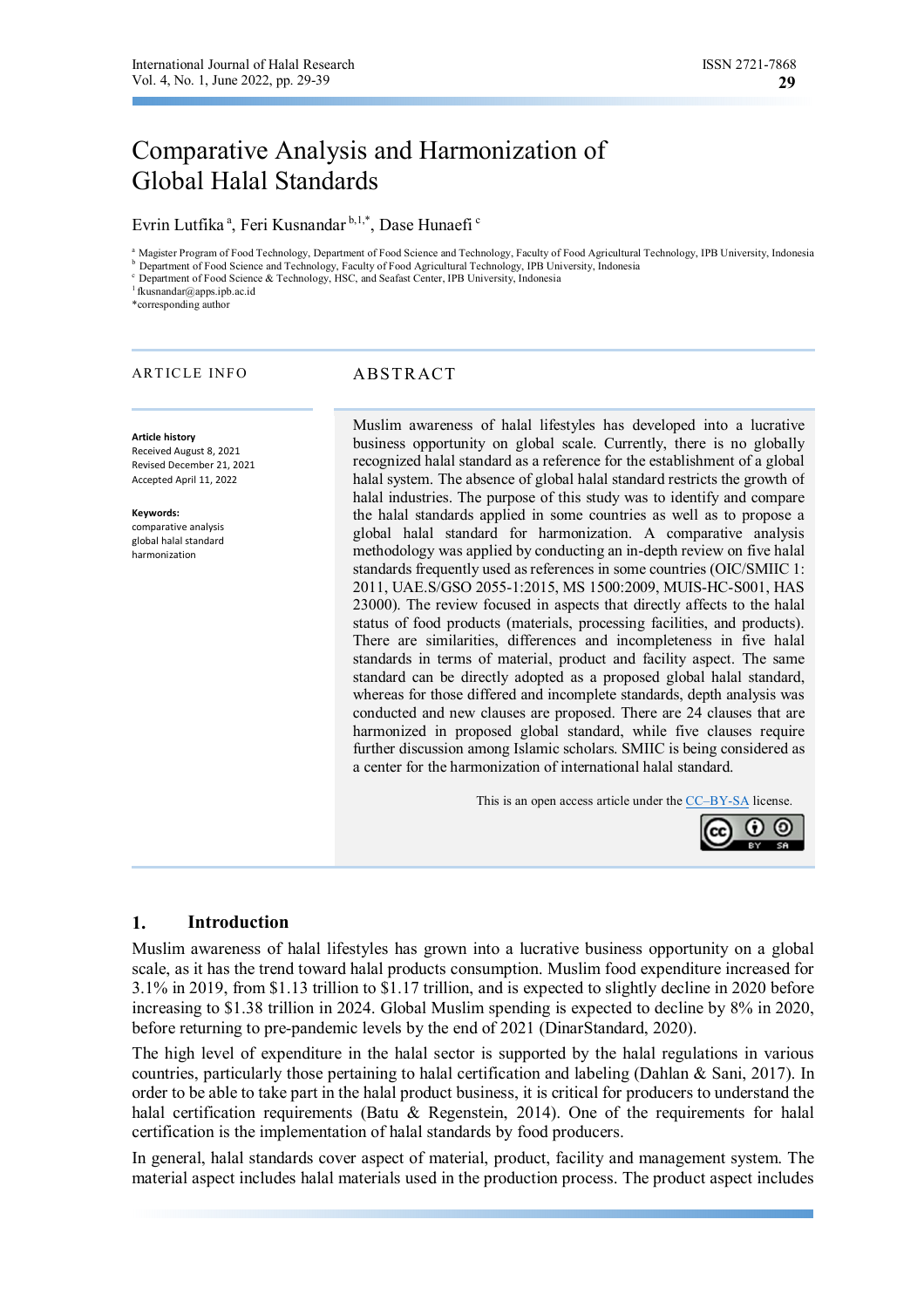the name and sensory profile of the product that must be adhere to Islamic law and avoid misleading information for consumers. The facility aspect includes production facilities and equipment must be free from najis materials. The management system aspect includes halal policies, halal personnel, and planning and evaluating the implementation of standard.

Many countries do not have halal standards and refer to halal standards in other countries. Halal certification bodies (HCB) that do not have halal standards usually adopt a single halal standard or as a combination of several halal standards in their halal certification process. Although over forty HCB in the U.S., but only sixteen HCB were recognized by JAKIM (Malaysia), and only five HCB are recognized by MUI (Indonesia) (Riaz & Chaudry, 2004). One of the considerations for HCB recognition is the reference of halal standards at the HCB.

Recognition of HCB has an impact on the acceptance of halal products in a country only those from recognized HCB. Currently, if an imported retail food product in Indonesia wants to include a halal logo on its label, the product must be re-certified in Indonesia, even if it has been certified by a recognized HCB in the country of origin. Similarly, imported retail products in Malaysia that want to include a halal logo on its label must be re-certified in Malaysia.

Currently, there are at least fifteen halal standards worldwide but there is no globally recognized as a halal standard. The absence of universal halal standards causes the slow growth of the global halal industries (Latif et al., 2014; Elasrag, 2016; Jaswir, 2019; Azam & Abdullah, 2021). Harmonization of global halal standards will be beneficial for producers, HCB, consumers, and government. Food industry in Indonesia faces the challenge of halal certification mandatory under the Law Number 33 of 2014, which include imported products. Harmonization of global halal standards is expected to facilitate the mandatory of halal certification in Indonesia.

Azam and Abdullah (2021) identified the similarities and differences of four halal standards (SMIIC, JAKIM, MUIS, MUI) covering nine aspects (slaughtering, halal materials, business profiles, buildings, equipment, workers, packaging and labels, logistics, management and documentation). However, this study did not cover in detail in the aspect of material and facility that significantly affects to the halal status of food products. The study did not cover the product aspect and UAE standard that frequently applied in European Union as well. In addition, there was no a proposed global halal standard that will be beneficial for harmonization. For this reason, the purpose of this study was to compared the halal standards applied in several HCB and several countries with focus on materials, products and facility aspects, and to propose a global halal standard.

# **2. Materials and methods**

The study was conducted from March 2020 to March 2021 in Indonesia. The materials used in this study were halal standard data issued by several countries which are widely used by halal certifier body. This study employed a comparative analysis method by conducting a literature review on global halal standards. The scope of this study was limited to the halal standard applied for food industry. The study was conducted through the following steps:

## **2.1. Mapping of halal standards**

Mapping of halal standards was conducted by identifying halal standard used as a reference at the HCB, by checking the website of HCB. Halal standards applied by more than three HCB and three countries were then selected.

## **2.2 Comparison of halal standards**

Comparison of halal standards was done by analyzing the completeness, similarities and differences of the halal standards selected in the first stage. The clause of comparison was focused on the aspect of material, product and facility that directly affect the halal status of food products, while the management system aspect was not included as it does not directly affect to the halal status of the product.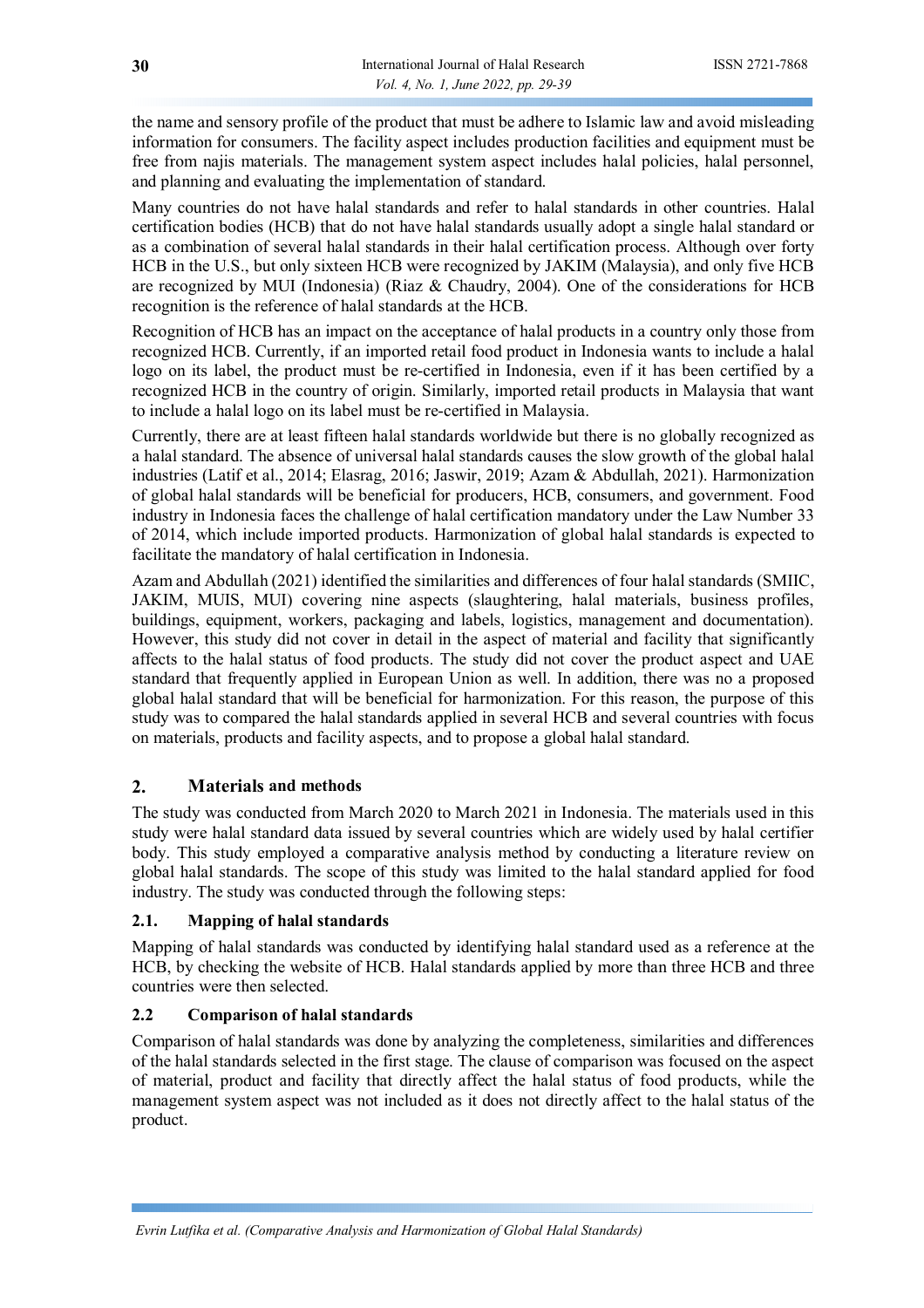# **2.3. Preparation of proposed global halal standards**

Preparation of proposed global halal standard was carried out based on the results of the comparison of halal standards and literature studies. The similarities found in the comparative analysis was directly used as a proposed global halal standard. If there are differences and incompleteness in standards, then a depth analysis was carried out by exploring relevant literature studies (halal fatwas, halal standards, regulations, journals and articles).

# **3. Results and Discussion**

# **3.1. Mapping of halal standards**

Based on information on the websites of several HCB in the world, various standards used by HCB were identified as shown in Table 1. From the fifteen halal standards evaluated, there are five standards that are used as references in more than three HCB and three countries, that is OIC/SMIIC 1:2011 (IOC), UAE.S/GSO 2055-1:2015 (UAE), MS 1500:2009 (Malaysia), MUIS-HC-S001 (Singapore) and HAS 23000 (Indonesia). This fact is in accordance with the study of Azam and Abdullah (2021). Based on this identification, these five standards were selected for comparison at further study.

**Table 1.** List of Halal standards and the number of HCB/countries adopted the standards

|                 | Halal Standard                                                                   | Amount of HCB/Country  |
|-----------------|----------------------------------------------------------------------------------|------------------------|
| 1.              | OIC/SMIIC 1: 2019 General Requirements for Halal Food (2 <sup>nd</sup> Edition)  | 9 HCB in 11 countries  |
| 2.              | UAE.S/GSO 2055-1:2015 Halal Food - Part 1: General Requirements                  | 32 HCB in 22 countries |
|                 | for Halal Food                                                                   |                        |
| 3.              | MS 1500:2009 Halal Food – Production, Preparation, Handling and                  | 41 HCB in 31 countries |
|                 | Storage – General Guidelines (2nd Revision)                                      |                        |
| 4.              | MUIS-HC-S001 General Guidelines for the Handling and Processing of<br>Halal Food | 31 HCB in 24 countries |
| 5.              | HAS23000 Criteria of Halal Assurance System                                      | 26 HCB in 17 countries |
| 6.              | BAS 1049:2010 Halal Food - Requirements and Measures                             | 1 HCB in 1 country     |
| 7.              | CAC/GL 24-1997                                                                   | 3 HCB di 3 countries   |
| 8.              | Halal Standards for Halal Certification 2008                                     | 1 HCB di 1 country     |
| 9.              | PBD 24:2007 Halal Food                                                           | 2 HCB di 2 countries   |
| 10 <sub>1</sub> | THS 24000: 2552 General Guidelines of Halal Products                             | 1 HCB di 1 country     |
|                 | 11. SASO 2172 "General Requirements for Halal Food"                              | 2 HCB di 2 countries   |
|                 | 12. ES:4249/2003 Requirements and Provision for Labelling Halal Food             | 1 HCB in 1 country     |
|                 | 13. PS:3733-2016 Pakistan Standard Specification for Halal Food                  | 2 HCB di 1 countries   |
|                 | Management Systems Requirements for Any Organization in the Food                 |                        |
|                 | Chain                                                                            |                        |
|                 | 14. Uganda Standard US 909:2011 General Standard for Halal food                  | 1 HCB in 1 country     |
|                 | 15. Austria Standard ONR 142000:2009 Halal food - Requirements for the           | 1 HCB di 1 country     |
|                 | food chain                                                                       |                        |

# **3.2 Comparison of halal standards**

Comparative analysis was carried out on five selected halal standards, which includes analysis of similarities, differences and completeness. The comparison clauses were focused on the aspect of material, product and facility that directly affect the halal status of the product, while aspect of the management system was not included in this study.

Table 2 shows the comparison of the five halal standards from the aspect of material. From a total of twelve clauses, there are five clauses that are have similarity in all halal standards, that is the origin of material, halal material, *haram* (prohibited) material, microbial material and packaging material.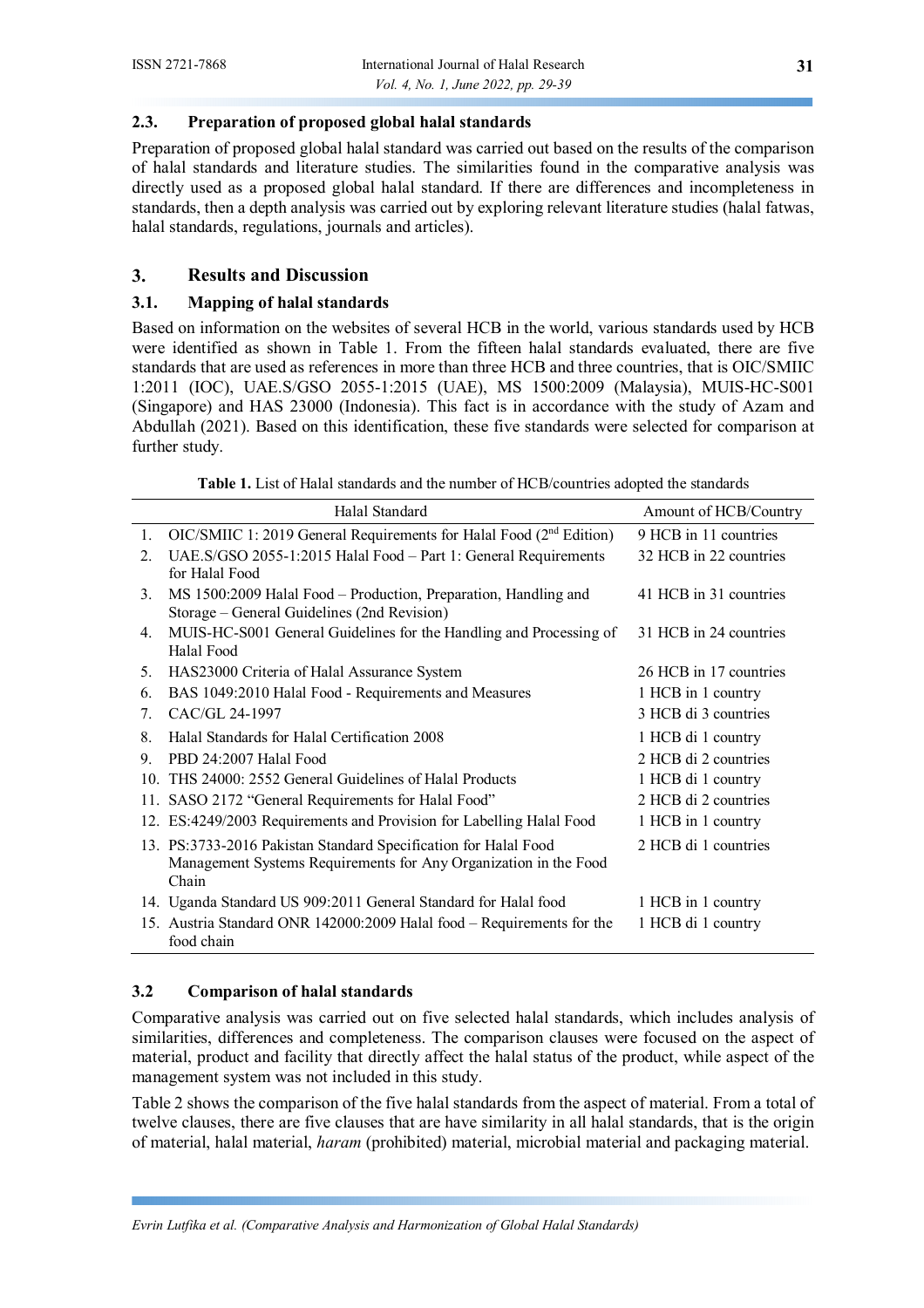On the clause of halal materials and *haram* materials, there are standards that list more complete materials than that of other standards. For example, the UAE standard does not list venomous animals, amphibians, donkeys as *haram* materials, but these animals are listed in the SMIIC, MS and MUIS standard. HAS contains the fewest halal materials and *haram* materials.

| Comparison<br>Clauses                           | Similarities                                                                                                                                  | Differences                                                                                                                                        | Completeness                                                                                                          |
|-------------------------------------------------|-----------------------------------------------------------------------------------------------------------------------------------------------|----------------------------------------------------------------------------------------------------------------------------------------------------|-----------------------------------------------------------------------------------------------------------------------|
| Origin of<br>material                           | Products must not be produced<br>from materials that haram,<br>toxic, intoxicating, or harmful.                                               | $\blacksquare$                                                                                                                                     | $\overline{a}$                                                                                                        |
| Halal materials                                 | The <i>halalness</i> of plants, halal<br>animals (e.g. aquatic animals)<br>and animals slaughtered<br>according to Islamic law.               |                                                                                                                                                    | HAS and UAE contain the fewest<br>halal materials. SMIIC contain<br>the most complete halal materials.                |
| Haram<br>materials                              | The <i>haramness</i> of materials<br>from pork, khamr, blood,<br>carrion and animals that are not<br>slaughtered according to<br>Islamic law. |                                                                                                                                                    | HAS and MUIS contain the<br>fewest haram materials. UAE and<br>MS contain the most complete<br>haram materials.       |
| Alcohol                                         |                                                                                                                                               | SMIIC prohibit products<br>containing alcohol, while other<br>standards prohibit alcohol<br>derived from khamr                                     |                                                                                                                       |
| Istihalah of<br>khamr                           |                                                                                                                                               |                                                                                                                                                    | Only HAS stipulate the <i>istihalah</i><br>of khamr is halal.                                                         |
| By-products of<br>the khamr<br>industry         |                                                                                                                                               | SMIIC prohibit yeast from the<br>khamr industry, while<br>HAS23000 allow it.                                                                       | UAE, MS and MUIS do not<br>stipulate this clause.                                                                     |
| Microbial<br>material                           | SMIIC, UAE, MS and HAS<br>allows microbes except those<br>that are toxic and harmful                                                          | SMIIC, UAE, MS require halal<br>culture medium, while HAS<br>allows <i>haram</i> culture medium<br>with conditions.                                | MUIS do not stipulate this clause.                                                                                    |
| GMO material                                    |                                                                                                                                               | HAS prohibit the origin of<br>GMO genes from pigs or<br>humans. SMIIC, UAE, MS<br>prohibit the origin of genes<br>from all <i>haram</i> materials. | MUIS do not stipulate this clause.                                                                                    |
| Packaging<br>material                           | Not be made from <i>haram</i> and<br>hazardous materials                                                                                      |                                                                                                                                                    | HAS and MUIS do not stipulate<br>this clause.                                                                         |
| Adequacy of<br>material<br>documents            | UAE and HAS stipulate that<br>there must be halal material<br>document.                                                                       |                                                                                                                                                    | SMIIC, MS, MUIS do not<br>stipulate this clause.                                                                      |
| Material<br>change<br>procedure                 |                                                                                                                                               |                                                                                                                                                    | Only HAS stipulate that material<br>change must be approved by HCB<br>before use.                                     |
| Incoming<br>material<br>inspection<br>procedure |                                                                                                                                               |                                                                                                                                                    | Only HAS stipulate that every<br>incoming or purchased material<br>must be checked to ensure the<br>halal conformity. |

**Table 2.** Comparative analysis of five halal standards from the aspect of material

On the clause of alcohol materials, only the SMIIC standard prohibits products containing alcohol but does not explain the source of alcohol, while other standards prohibit alcohol from *khamr*/liquor. However, IIFA (2018) explained that the SMIIC standard allows alcohol that does not come from *khamr* on the condition that it does not cause drunkenness. It is concluded that all standards have the same requirement related to *halalness* of alcohol that does not come from *khamr*.

On the clause of *istihalah* of *khamr*, only the HAS standard allows it, while other standards do not stipulate it. *Istihalah* is defined as a complete transformation of one material to other material, occurred physically and chemically (Jamaludin *et al.*, 2011). *Istihalah* of *khamr* is reacting *khamr* with other materials (such as chemicals, enzymes, microbes) to produce new products. The example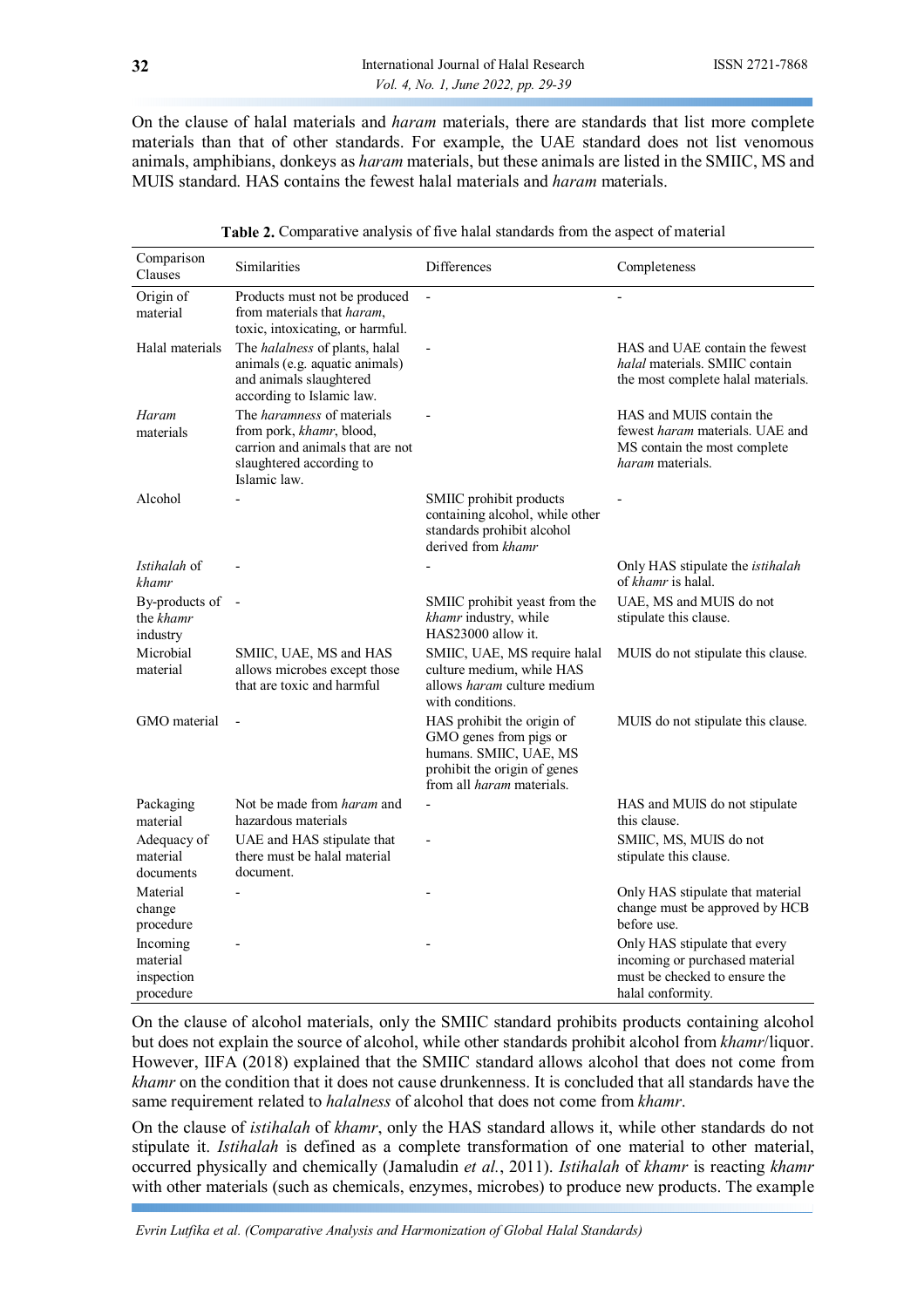of *istihalah* from *khamr* is the conversion of wine into vinegar which is completely changes both physically (odour, colour and taste) and chemically (chemical structure). In general, Islam recognizes vinegar as a halal food and favored by the Prophet Muhammad SAW. However, Prophet Muhammad SAW did not particularly mention the method of making it and the source used in the process (Harahap *et al.*, 2020). On this clause, still need further discussion between Islamic scholars.

On the clause of by-products of the *khamr* industry, SMIIC prohibits yeast from the *khamr* industry, while HAS allows it and other standards do not stipulate it. HAS allows yeast from the *khamr* industry on condition that *syar'i* washing is carried out to remove *najis* (impurity) of *khamr*. Based on the MUI Fatwa number 10 of 2011 which is the legal basis of HAS, yeast is microbe that pure. Yeast may convert raw materials containing carbohydrates into beer, then separated and the yeast itself does not change. Therefore, yeast from by-products of beer industry is considered *mutanajjis* (contaminated with *najis*) that can become pure after being washed until the color, taste and smell of the beer are removed. Yeast extract from *khamr* industry can be utilized for several products (such as flavor, seasoning, supplement) and it contains mineral, vitamin and protein (LPPOM MUI, 2014). On the contrary, hadith clearly indicates that Prophet Muhammad PBUH prohibits his companion *(shahabat)* from taking *khamr* as an ingredient for processing vinegar. This is because this khamr fermentation was not a natural process (Kashim *et al*., 2105). On this clause, there are debatable opinion, hence it needs in depth study among Islamic scholars to formulate the Fatwa.

On the clause of microbial material, there are three standards (SMIIC, UAE, MS) that require halal culture medium and only MUIS do not stipulate this clause. HAS allows culture medium from *haram/najis* materials with the conditions: (i) free of pork; (ii) the final product can be separated from its culture medium and there is washing in the next process to remove *najis* materials. Based on the MUI Fatwa number 1 of 2010, the opinion of *fuqaha* on plant lives on the shit/poop that is "Vegetable which is grown in *najis* media is pure, while some part affected by *najis* material is *mutanajjis*, that is why it can be purified by sufficient washing". Basically microbes are halal as long as they are not harmful and not contaminated with *najis.* Products of microbes grown on medium from *najis* materials (in exception to that of pork derivative) are halal if the microbes can be separated and cleaned from the medium (LPPOM MUI, 2014). On the contrary, all *haram* materials are considered *haram* for consumption and used by Muslims even though their original structure and nature had been changed into other properties (Kashim *et al*., 2105). On this clause, further discussion among Islamic scholars is needed to formulate the Fatwa.

On the clause of genetically modified organism (GMO), the HAS prohibits the origin of GMO genes from pork and human, while other standars (SMIIC, UAE, MS) prohibit the origin of genes from all *haram* materials and MUIS do not stipulate this clause. However, based on the MUI Fatwa Number 35 of 2013, the origin of GMO genes must not derive from *haram* materials and not from the human body (LPPOM MUI, 2014).

On the clause of packaging material, there are three standards (SMIIC, UAE, MS) that require packaging material shall not be made from *haram* and hazardous materials. HAS and MUIS do not stipulate this clause. Packaging material is important to be stipulated in the standard because it may contact with product. Animal origin ingredients (such as animal fat, oil, gelatin) are commonly found in the production of packaging (Talib *et al*., 2010). The halal status of animal origin materials is dubious because there is no scientific approach on how to ensure that the animal was slaughtered according to Shariah law (Talib & Johan, 2012).

Clause of material document is stipulated by UAE and HAS. The material document is important to be stipulated in the standard because it can explain the *halalness* of the material. Example of material documents are halal certificate, halal statement, flowchart and other document that explain the source of material. Although the requirement of material document is not stipulated in MS and MUIS, actually JAKIM and MUIS require it. MUIS Halal Certification Scheme stipulate that all raw materials shall be substantiated with either one or more of the following documents: (1) Halal certificates or Halal certification marks from MUIS and/or MUIS recognized halal certification bodies; (2) Product specifications; (3) MUIS Halal questionnaire; and (4) Laboratory analysis report according to MUIS requirements (MUIS, 2020). LPPOM MUI stipulates the Halal Positive List of Materials that consists of non-critical materials in terms of their *halalness* status, which refers to the

*Evrin Lutfika et al. (Comparative Analysis and Harmonization of Global Halal Standards)*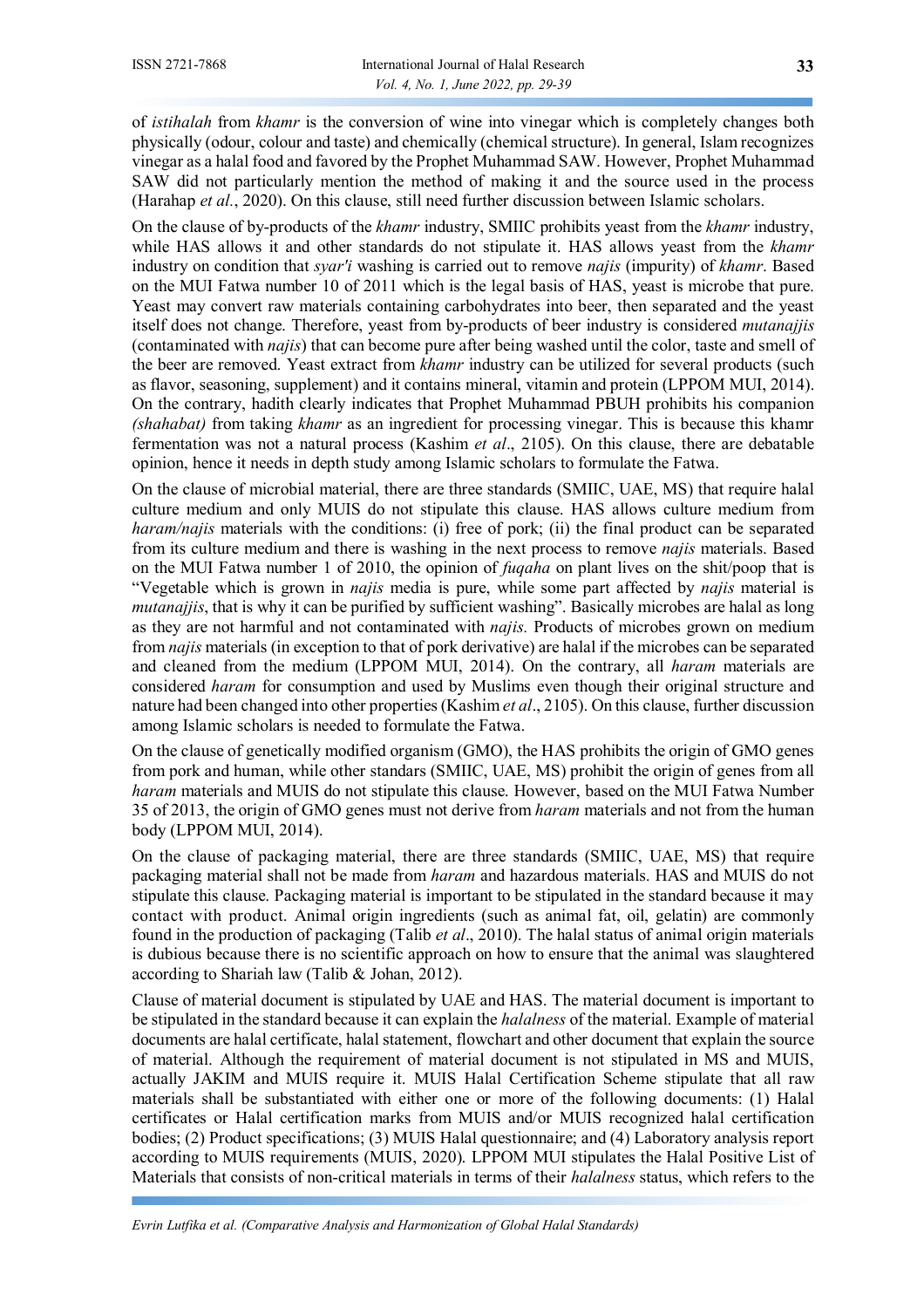literature, abundance in nature, and consideration of commercially production scales. Materials listed in Halal Positive List of Materials does not require supporting document (LPPOM MUI, 2020).

Clause of material change procedure is only stipulated by the HAS, that is every change of material must be approved by the halal inspection agency (LPPOM MUI) before used, to ensure the *halalness* of the new material. The procedure of incoming material inspection is only stipulated by the HAS standard, in which it must be an inspection of the incoming or purchased material to ensure the conformity with HCB's approved materials, which includes checking the material name, the producer name and the country of origin. If these two procedures are not implemented, then there is a risk that the new material used is *haram*. In 2000, MUI declared one brand of a food additive in Indonesia was considered as *haram* because of the material change. The new material evidently came from *haram* source and the material change was not previously notified to HCB (LPPOM MUI 2014).

Table 3 shows the comparison of the five halal standards from the aspect of product. From a total of nine comparison clauses, there are four clauses that are have similarity in all halal standards, that is product name, packaging design/product label, traceability and legal aspect. All clauses have incompleteness in all halal standards, means there are standards that do not stipulate these clauses.

| Comparison<br>Clauses               | Similarities                                                                                                                           | <b>Differences</b>                                                                                                   | Completeness                                                                                                                            |
|-------------------------------------|----------------------------------------------------------------------------------------------------------------------------------------|----------------------------------------------------------------------------------------------------------------------|-----------------------------------------------------------------------------------------------------------------------------------------|
| Name of<br>product                  | HAS and MS stipulate that<br>product name must not lead to<br>haram products.                                                          |                                                                                                                      | SMIIC, UAE and MUIS do not<br>stipulate this clause.                                                                                    |
| Sensory profile<br>of product       |                                                                                                                                        |                                                                                                                      | HAS stipulates that the sensory<br>profile should not lead to haram<br>products.                                                        |
| Packaging<br>design/label           | SMIIC, UAE, HAS stipulate<br>the halal logo on the label.<br>SMIIC & UAE stipulate<br>information of certain material<br>on the label. |                                                                                                                      | MS stipulates the packaging design<br>must not be misleading. MUIS do<br>not stipulate this clause.                                     |
| Advertisement                       |                                                                                                                                        |                                                                                                                      | MS stipulates that it must not be<br>contrary to sharia law and not<br>vulgar.                                                          |
| Brand of retail<br>product          |                                                                                                                                        |                                                                                                                      | Only HAS stipulates that retail food<br>products with the same brand sold<br>in Indonesia must be registered for<br>all their variants. |
| Traceability                        | SMIIC and HAS stipulate the<br>traceability of product.                                                                                |                                                                                                                      | HAS stipulates the traceability if<br>there is material coding and<br>packaged/relabeled material.                                      |
| Handling of<br>non-halal<br>product |                                                                                                                                        |                                                                                                                      | HAS stipulates the handling of non-<br>halal product.                                                                                   |
| Legal aspect                        | SMIIC, UAE and MS stipulate<br>products must comply with<br>legislation.                                                               |                                                                                                                      | UAE, MUIS and HAS do not<br>stipulate this clause.                                                                                      |
| Product testing                     |                                                                                                                                        | SMIIC stipulates testing of<br>haram substances. HAS<br>stipulates testing of pork &<br>ethanol for certain product. | UAE, MS and MUIS do not<br>stipulate this clause.                                                                                       |

**Table 3.** Comparative analysis of five halal standards from the aspect of product

Name and sensory profile of the product are important to be stipulated in the standard so that the product will not to lead to *haram* products. These clauses are a form of caution so that Muslim consumers do not approach and consume *haram* products. If someone used to consume products that lead to *haram* products, it is feared that he/she will get used to the taste, aroma, or texture of that *haram* product (LPPOM MUI, 2021). The reason for caution also applies to clause of packaging design, advertisement and brand of retail product. Due to caution reason, global halal standard may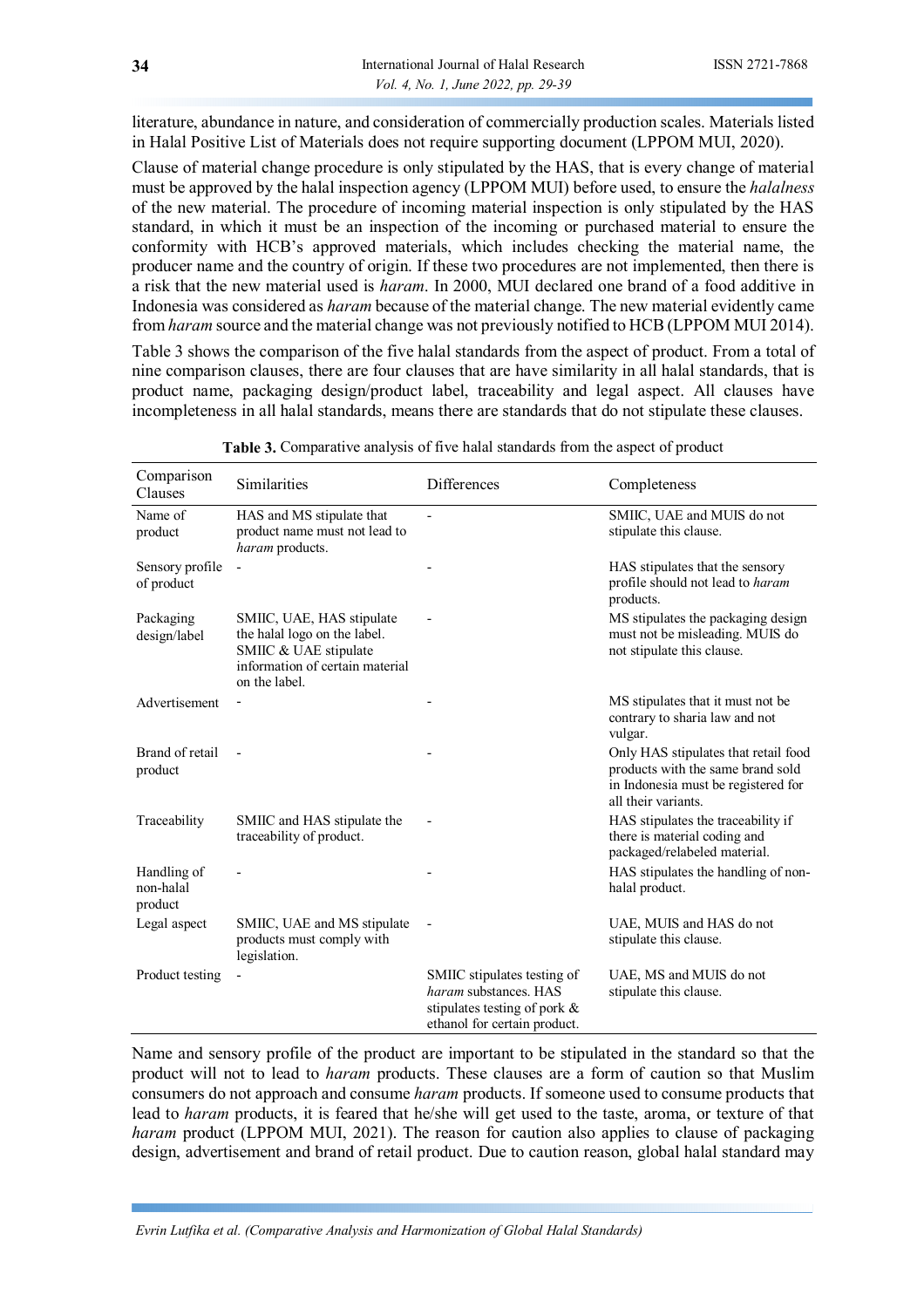adopt these clauses but not mandatory aspect especially for advertisement and brand of retail product that difficult to controlled by company.

On the clause of traceability, SMIIC and HAS stipulate the traceability of product. Although the traceability is not stipulated in MS, actually JAKIM require it. Referring to "Guidelines for Halal Assurance Management System of Malaysia Halal Certification", the traceability is the ability to verify the history, location or application of an item by means of documented recorded identification (Department of Islamic Development Malaysia, 2012). Besides stipulate the identification of halal products, HAS also stipulates material coding and repackaged/relabeled materials. If there is internal material coding, the company must ensure that materials with the same code has the same halal status, to prevent using of *haram* material in halal product. If there are repackaged/relabeled materials, the conformity of the name and producer information contained in the new label/packaging should be traceable to the original label so that the halal status of the material can be assured.

On the clause of handling of non-halal products, only HAS stipulates this, that non-halal products must not be sold to consumers who require halal products, and must be withdrawn if they are already sold (LPPOM MUI, 2012). Although this clause is not stipulated in MS standard, actually JAKIM requires the corrective action and recall procedure if there is non-compliance product (Department of Islamic Development Malaysia, 2012). On the clause of legal aspect, SMIIC and MS stipulate that the products must comply with legislation. Legal aspect is important to be stipulated in the standard because it related to the regulation that applied in every country.

On the clause of product testing, SMIIC stipulates testing of *haram* substances, while HAS stipulates testing of pork and ethanol for certain product. Although the product testing is not stipulated in MUIS standard, actually MUIS requires that laboratory analysis report according to MUIS' requirements may be required to confirm that the products are Halal (MUIS, 2020).

Table 4 shows the comparison of the five halal standards from the aspect of facility. From a total of eight comparison clauses, there are similarities in halal standards on all clauses. There are five clauses that have differences in standards and six clauses that have incompleteness in standards.

| Comparison<br>Clauses                                          | Similarities                                                                                                                        | Differences                                                                                                                                                            | Completeness                                                                                                   |
|----------------------------------------------------------------|-------------------------------------------------------------------------------------------------------------------------------------|------------------------------------------------------------------------------------------------------------------------------------------------------------------------|----------------------------------------------------------------------------------------------------------------|
| Scope of<br>facility                                           | Production, storage,<br>transportation and serving<br>equipment                                                                     |                                                                                                                                                                        |                                                                                                                |
| Production<br>facility                                         | Must be free from <i>najis</i><br>contamination and meet<br>hygiene & sanitation<br>requirements.                                   | SMIIC, UAE, MS, MUIS<br>stipulate that facility must be<br>halal dedicated, HAS allows<br>the facilities used<br>interchangeably with haram<br>products on conditions. | HAS does not stipulate hygiene and<br>sanitation requirements.                                                 |
| Production                                                     | Products are produced using<br>halal materials and equipment<br>that is free from najis<br>contamination.                           |                                                                                                                                                                        | SMIIC stipulate production shall<br>be done by person not assigned in<br>non-Halal processing area.            |
| Storage and<br>transportation                                  | Must ensure that there is no<br>contamination of materials/<br>products by <i>najis</i> materials.                                  | HAS allows halal storage $&$<br>transportation together with<br>haram products, other<br>standards must be segregated.                                                 | SMIIC, UAE, MS and MUIS<br>stipulate that product that are store<br>and transport must be halal<br>identified. |
| Display and<br>serving                                         | Facilities are only dedicated to<br>halal products and free from<br>najis contamination.                                            |                                                                                                                                                                        | SMIIC, UAE, MS, MUIS stipulate<br>that product that are displayed and<br>served must be halal identified.      |
| Converting<br>non-halal<br>facilities into<br>halal facilities | Through heavy najis washing<br>before halal production. After<br>washing, it can no longer be<br>used to produce haram<br>products. | MS, MUIS, HAS stipulate the<br>convert of facilities<br>contaminated by pork, while<br>SMIIC and UAE by all haram<br>products.                                         | MS stipulate that washing must be<br>verified by a competent authority.                                        |

**Table 4.** Comparative analysis of five halal standards from the aspect of facility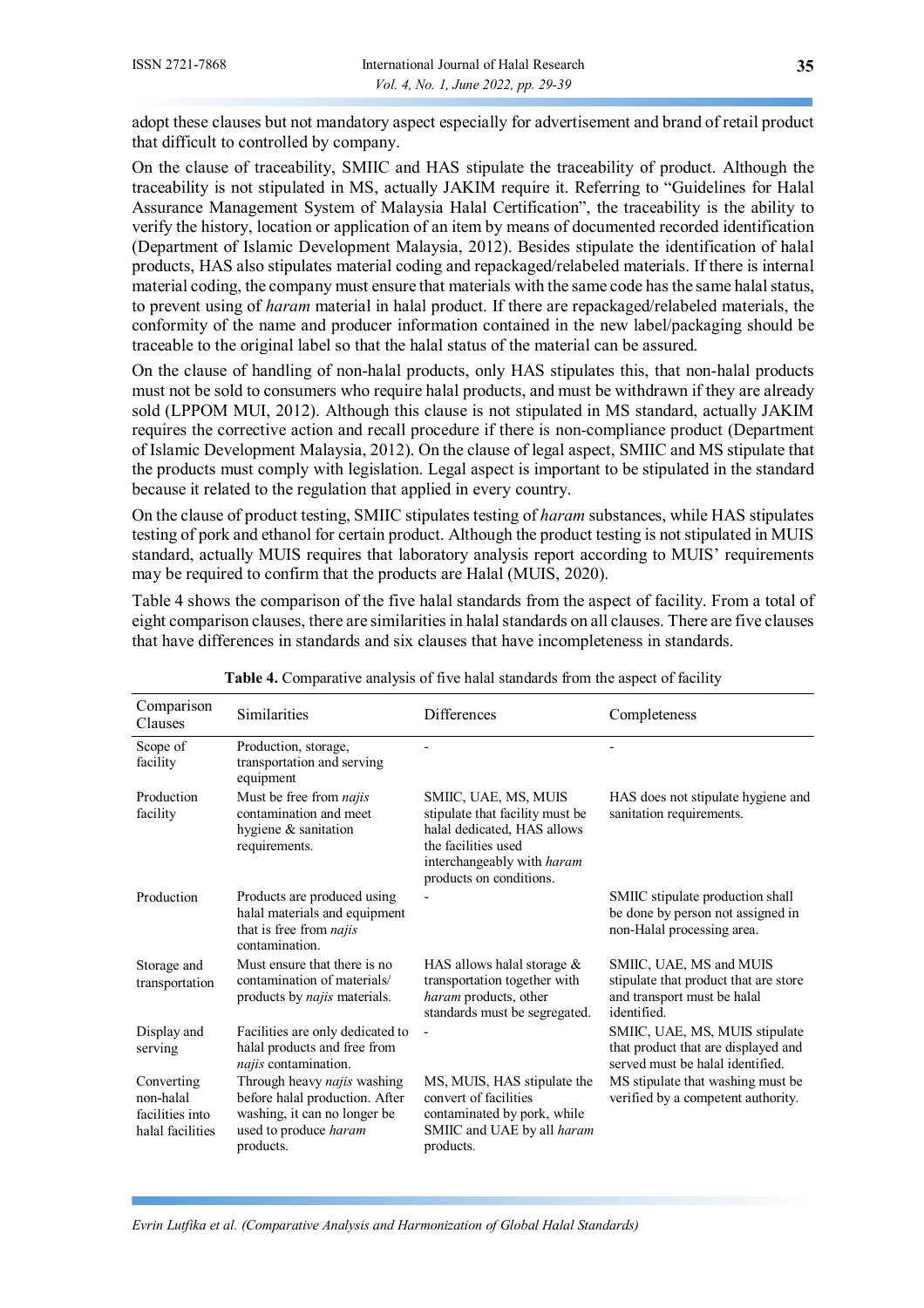#### **36** International Journal of Halal Research ISSN 2721-7868 *Vol. 4, No. 1, June 2022, pp. 29-39*

| Comparison<br>Clauses               | <b>Similarities</b>                                                                                 | <b>Differences</b>                                                                                     | Completeness                                                    |
|-------------------------------------|-----------------------------------------------------------------------------------------------------|--------------------------------------------------------------------------------------------------------|-----------------------------------------------------------------|
| Facility<br>washing<br>procedure    | Materials used in washing and<br>sanitizing must not contain<br>haram ingredients.                  | MUIS stipulate washing of<br>medium najis must be with<br>water, while HAS could be<br>with non-water. | SMIIC and MS only stipulate<br>washing the heavy <i>najis</i> . |
| Heavy najis<br>washing<br>procedure | Required to wash seven times,<br>one of which shall be water<br>mixed with soil/other<br>materials. | SMIIC, UAE, MS, MUIS<br>must be soil, while HAS could<br>be other materials.                           |                                                                 |

The most different standard related to facility is that the HAS which allows halal facilities to be used interchangeably with *haram* products. Facilities that are used to produce other products made from *haram*/*najis* materials are categorized as *mutanajjis* (contaminated with *najis*). If the facility is exposed to medium *najis* (other than pork) then it can be washed according to the usual washing procedure. Therefore, the halal facilities may be used interchangeably with *haram* product on condition that the *haram* product does not contain pork and washing are conducted prior to halal production.

On the clause of facility washing procedure, MUIS stipulates medium *najis* must be washed with water, while HAS allows use non-water. Based on the MUI Fatwa number 9 of 2011, there is Hadits explained the way to purify something affected by medium impure *(najis mutawassithah)* by only wiping: "The Companion of Rasulullah PBUH have a war against infidels with the sword, then they wiped their swords then prayed *(Shalat)* with their sword". There are production facilities that could not be washed by water, because it may affect to the quality of the product. For example, production facilities of oil are washed with oil, production facilities of lactose are washed with powder material, either finished product or one of material inside the product. The fatwa stipulates the production facility is allowed to be washed with non-water, in condition the trace of *najis* thing such as smell, taste and color is disappeared (LPPOM MUI, 2014). On this clause, further discussion among Islamic scholars is needed to formulate the Fatwa.

On the clause of heavy *najis* washing procedure, SMIIC, UAE, MS, MUIS required to wash seven times, one of which shall be water mixed with soil, while HAS allows the use other materials to replace soil. Based on the MUI Fatwa number 4 of 2003, the way to wash the heavy *najis* is by washing with water seven times, one of them with soil/dust or by other alternative which has the same cleaning power and capability (LPPOM MUI, 2014). On this clause, further discussion among Islamic scholars is needed to formulate the Fatwa.

# **3.3 Preparation of proposed global halal standards**

Preparation of a proposed global halal standard is carried out based on the results of the comparison of halal standards and literature studies. The similarities found in the comparative analysis is directly used as a proposed global halal standard. If there are differences and incompleteness in standards, then an in-dept analysis is carried out based on literature studies in the previous stage. The proposed global halal standards are shown in Table 5. From a total of 29 comparison clauses, there are five clauses that need further discussion between Islamic scholars, that is *istihalah* of *khamr*, by-products of *khamr* industry, culture medium of microbes from *najis* materials, washing of medium *najis* with non-water, and other material than soil for washing of heavy *najis*.

| Aspect                 | The proposed global halal standards                                                                                            | Note                                    |
|------------------------|--------------------------------------------------------------------------------------------------------------------------------|-----------------------------------------|
| Material               |                                                                                                                                |                                         |
| Origin of material     | Products must not be produced from materials that <i>haram</i> , toxic, Refer to all standard<br>intoxicating, or harmful.     |                                         |
| Halal materials        | The halalness of plants, halal animals (e.g. aquatic animals) and<br>animals slaughtered according to Islamic law, etc.        | Refer to SMIIC (most<br>complete).      |
| <i>Haram</i> materials | The haramness of materials from pork, khamr, blood, carrion,<br>animals that are not slaughtered according to Islamic law, etc | Refer to UAE and MS (most<br>complete). |

|  | Table 5. The proposed global halal standards |  |  |
|--|----------------------------------------------|--|--|
|--|----------------------------------------------|--|--|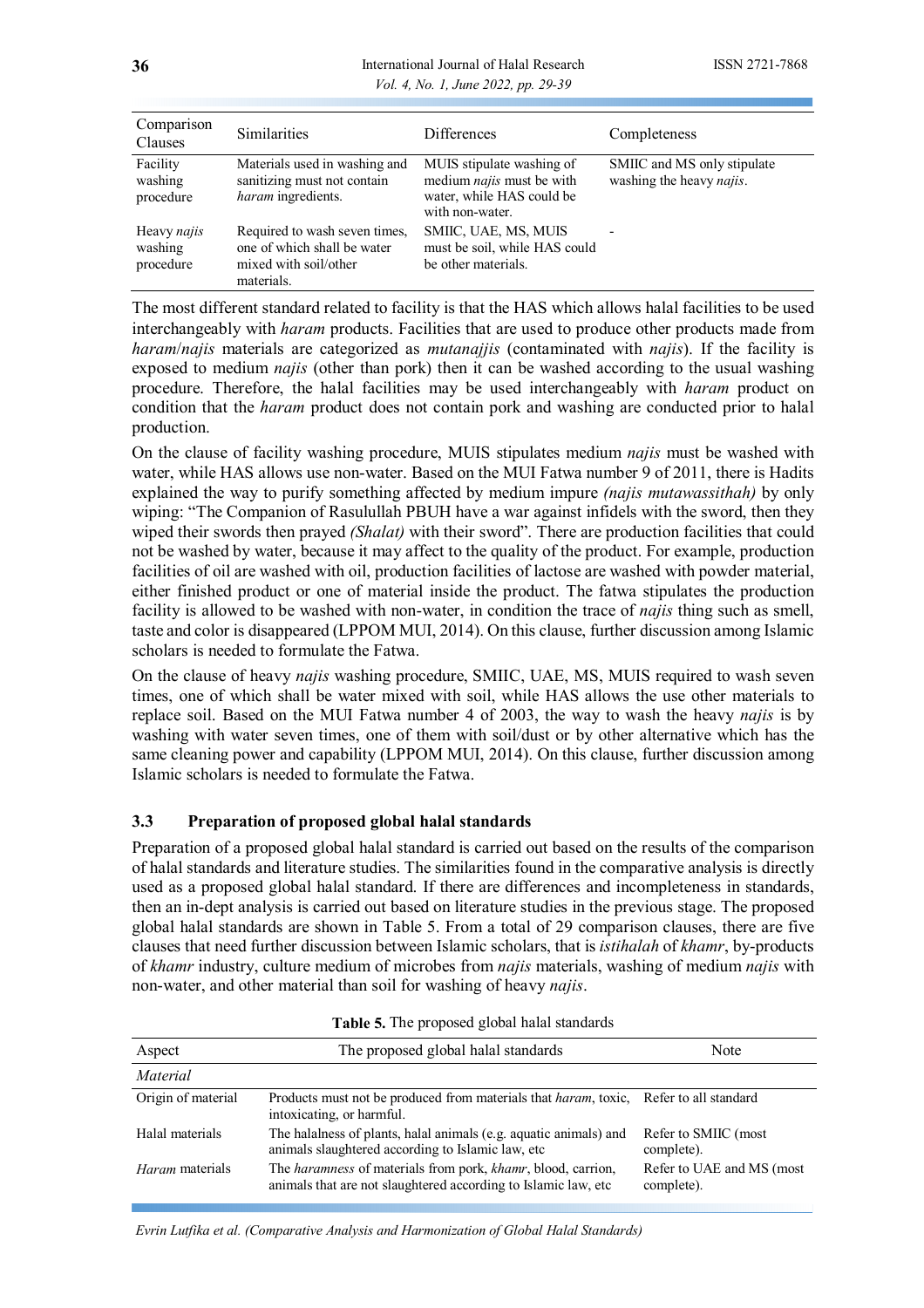| Aspect                                                      | The proposed global halal standards                                                                                                                                                                                                              | Note                                                                                                   |
|-------------------------------------------------------------|--------------------------------------------------------------------------------------------------------------------------------------------------------------------------------------------------------------------------------------------------|--------------------------------------------------------------------------------------------------------|
| Alcohol                                                     | Alcohol should not come from khamr industry (alcoholic<br>beverage industry)                                                                                                                                                                     | Refer to UAE, MS, MUIS,<br>HAS.                                                                        |
| Istihalah of khamr                                          | The istihalah of khamr is halal. Istihalah is reacting khamr with<br>other materials (such as chemicals, enzymes, microbes) to<br>produce new products.                                                                                          | Need further discussion<br>between Islamic scholars.                                                   |
| By-products of<br>khamr industry                            | By-products of khamr industry, such as brewer yeast, can be<br>used after washed to remove najis of khamr                                                                                                                                        | Need further discussion<br>between Islamic scholars.                                                   |
| Microbial material                                          | Microbes are halal except those that are toxic and harmful.<br>Products of microbes grown on medium from najis materials<br>(besides pork) are halal if the microbes can be separated and<br>cleaned from the medium.                            | Need further discussion<br>between Islamic scholars<br>related culture medium from<br>najis materials. |
| GMO material<br>Packaging material                          | GMO genes must not derive from haram materials<br>Packaging material shall not be made from haram and hazardous Refer to SMIIC, UAE, MS.<br>materials.                                                                                           | Refer to SMIIC, UAE, MS.                                                                               |
| Material document                                           | Materials must supported by material document that prove the<br>halalness of material, except non-critical materials.                                                                                                                            | Refer to UAE and HAS                                                                                   |
| Material change<br>procedure                                | Change of material must be approved by HCB before use to<br>ensure the <i>halalness</i> of the new material.                                                                                                                                     | Refer to HAS                                                                                           |
| Incoming material<br>inspection procedure                   | There must be an inspection of the incoming or purchased<br>material to ensure the conformity with HCB's approved<br>materials, which includes checking the name of the material, the<br>name of the producer and the country of origin.         | Refer to HAS                                                                                           |
| Product                                                     |                                                                                                                                                                                                                                                  |                                                                                                        |
| Product name                                                | Product name must not lead to haram products                                                                                                                                                                                                     | Refer to HAS and MS                                                                                    |
| Sensory profile                                             | Sensory profile of product should not lead to haram products                                                                                                                                                                                     | Refer to HAS                                                                                           |
| Packaging<br>design/label                                   | Stipulate the halal logo on the label (not mandatory)                                                                                                                                                                                            | Refer to SMIIC, UAE, HAS                                                                               |
| Advertisement                                               | Must not be contrary to sharia law and not vulgar (not<br>mandatory)                                                                                                                                                                             | Refer to MS                                                                                            |
| Brand of retail<br>product                                  | For retail products, all products with the same brand that<br>claimed as halal product must be registered (not mandatory)                                                                                                                        | Refer to HAS                                                                                           |
| Traceability                                                | Must ensure the traceability of certified products to ensure the<br>certified products are made from approved materials in facilities<br>that free from najis. Traceability also includes material coding<br>and repackaged/relabeled materials. | Refer to HAS                                                                                           |
| Handling of non halal<br>product                            | Non halal products must not be sold to consumers who require<br>halal products and must be withdrawn if already sold.                                                                                                                            | Refer to HAS                                                                                           |
| Legal aspect                                                | Products must comply with legislation                                                                                                                                                                                                            | Refer to SMIIC & MS                                                                                    |
| Product testing                                             | Testing of haram substances (such as ethanol and pork) for<br>certain product                                                                                                                                                                    | Refer to SMIIC & HAS                                                                                   |
| Facility                                                    |                                                                                                                                                                                                                                                  |                                                                                                        |
| Scope of facility                                           | Production, storage, transportation and serving equipment                                                                                                                                                                                        | Refer to all standard                                                                                  |
| Production facility                                         | Must be free from <i>najis</i> contamination.                                                                                                                                                                                                    | Refer to all standard                                                                                  |
|                                                             | Meet hygiene & sanitation requirements.                                                                                                                                                                                                          | Refer to SMIIC, UAE, MS,<br>MUIS                                                                       |
|                                                             | The halal facilities may be used interchangeably with haram<br>product on condition that the haram product are pork free and<br>washing are conducted prior to halal production.                                                                 | Refer to HAS                                                                                           |
| Production                                                  | Products are produced using halal materials and equipment that<br>is free from contamination of najis.                                                                                                                                           | Refer to all standard                                                                                  |
| Storage and<br>transportation                               | The halal facility may be used together with haram products but<br>must ensure that there is no contamination of materials/ products<br>by najis materials.                                                                                      | Refer to HAS                                                                                           |
| Display and serving                                         | Facilities are only dedicated to halal products and free from<br>najis contamination.                                                                                                                                                            | Refer to all standard                                                                                  |
| Converting non-halal<br>facilities into halal<br>facilities | Convert the facilities contaminated by pork through heavy najis<br>washing before halal production. After washing, it can no longer<br>be used to produce haram products.                                                                        | Refer to MS, MUIS, HAS                                                                                 |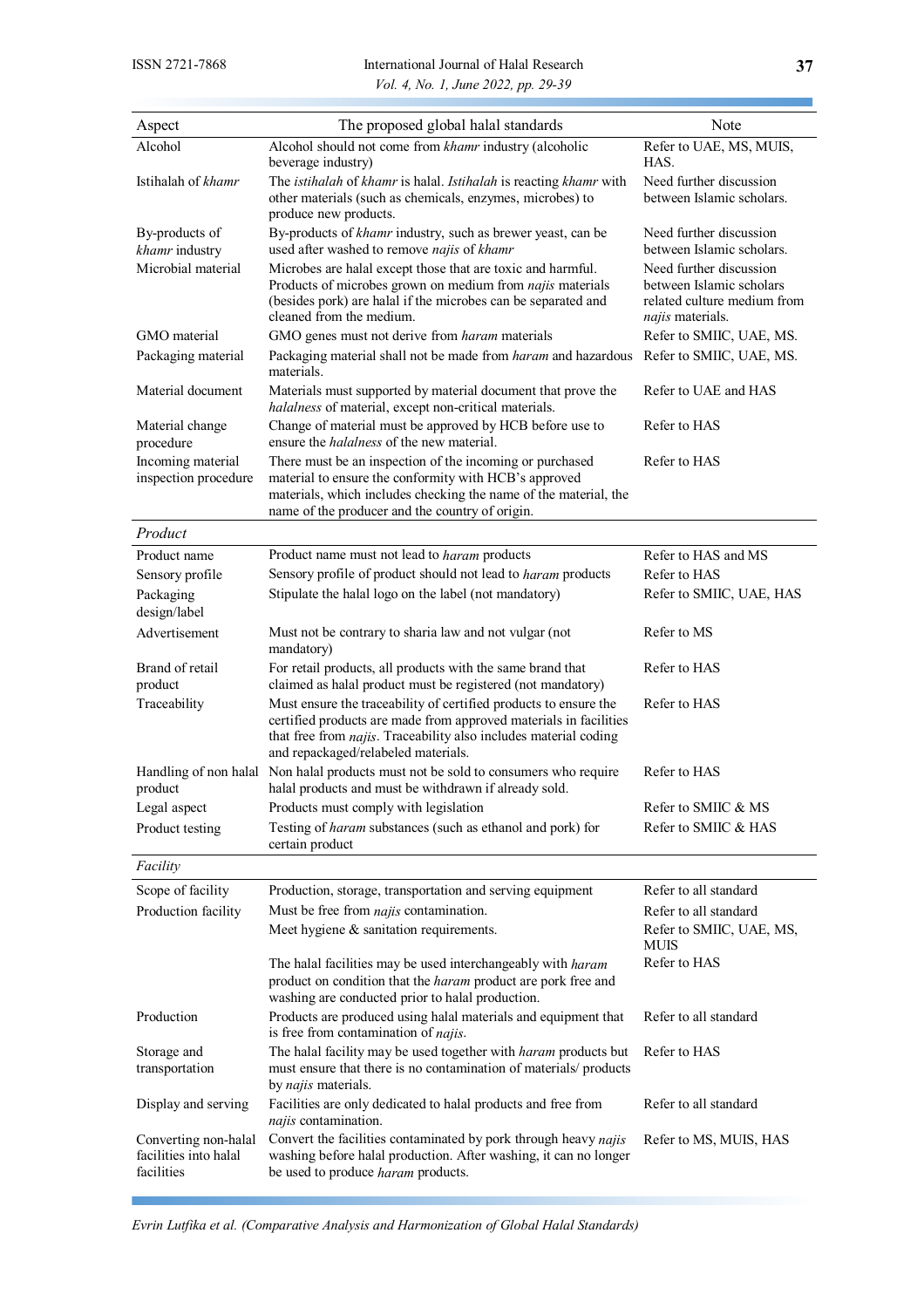**38** International Journal of Halal Research ISSN 2721-7868 *Vol. 4, No. 1, June 2022, pp. 29-39*

| Aspect                           | The proposed global halal standards                                                                                                                                  | Note                                                                                       |
|----------------------------------|----------------------------------------------------------------------------------------------------------------------------------------------------------------------|--------------------------------------------------------------------------------------------|
| Facility washing<br>procedure    | Materials used in washing and sanitizing must not contain<br>haram ingredients. Washing of medium najis can be with water<br>and non-water.                          | Need further discussion<br>between Islamic scholars<br>related washing with non-<br>water. |
| Heavy najis washing<br>procedure | Must be washed 7 (seven) times with water, and one of them<br>with soil or other materials that has ability to remove the taste,<br>aroma, and color of <i>najis</i> | Need further discussion<br>between Islamic scholars<br>related other material than soil.   |

The initiative for setting up a global halal standard can come from SMIIC which can be accepted by all members of the Organization of Islamic Cooperation (OIC) (ITC, 2015). The OIC is the second largest international organization after the United Nations, with 57 countries from four continents (OIC, 2021). Annisa (2019) also recommends SMIIC as an international halal standard harmonization institution with consideration of SMIIC's position as an OIC affiliated institution that guarantees the authority to issue harmonization of international halal standards.

#### **4. Conclusion**

There are five standards that are used as references in more than three HCB and three countries, that is OIC/SMIIC 1:2011, UAE.S/GSO 2055-1:2015, MS 1500:2009, MUIS-HC-S001 and HAS 23000. There are similarities, differences and incompleteness in five halal standards in terms of material, product and facility aspect. The same standard can be directly adopted as a proposed global halal standard, whereas for those differed and incomplete standards, depth analysis was conducted and new clauses are proposed. There are 24 clauses that are harmonized in proposed global standard, while five clauses require further discussion among Islamic scholars. SMIIC is being considered as a center for the harmonization of international halal standard.

#### **References**

- [1] Annisa, I. B. N. (2019). The Urgency of Halal Standards Harmonization by The Standards and Metrology Institute for Islamic Countries (SMIIC) in Effort to Reduce International Trade Disputes [research paper]. Indonesia: Universitas Sebelas Maret.
- [2] Azam, M. S. E and Abdullah, M. A. (2021). Halal Standards Globally: A Comparative Study of Unities and Diversities Among the Most Popular Halal Standards Globally. *Halalsphere. Vol. 1, No. 1, Year 2021*.
- [3] [BAFS] Bureau of Agriculture and Fisheries Standards. (2016). PNS/BAFS 101:2016 ICS Philippine National Standard Halal Agriculture and Fisheries Products. Department of Agriculture. Philippine.
- [4] Batu, A. and Regenstein, J. M. (2014). Halal Food Certification Challenges and Their Implications for Muslim Societies Worldwide. *International Periodical for the Languages, Literature and History of Turkish or Turkic Volume 9/11 Fall 2014*, p. 111-130.
- [5] [CAC] The Codex Alimentarius Commission. (1997). CAC/GL 24-1997 General Guidelines for Use of the Term "Halal". The Codex Alimentarius Commission.
- [6] Dahlan, H. A and Sani, N. A. (2017). Comparison and Challenges in the Implementation of Halal Food Laws in Malaysia, the Netherlands and United States of America. *(2017) 21 JUUM*, 53-62.
- [7] Department of Standards Malaysia. (2009). Malaysian Standard MS 1500:2009 Halal Food Production, Preparation, Handling and Storage - General Guidelines (Second Revision). Published by Department of Standards Malaysia, (Malaysia).
- [8] Department of Islamic Development Malaysia. (2012). Guidelines for Halal Assurance Management System of Malaysia Halal Certification. Published by Department of Islamic Development Malaysia, (Malaysia).
- [9] DinarStandard. (2020). State of the Global Islamic Economy Report 2020/21. Published by Dinar Standard, (Dubai).
- [10] Elasrag H. 2016. Halal Industry: Key Challenges and Opportunities. *Munich Personal RePEc Archive (MPRA) Paper No. 69631*.